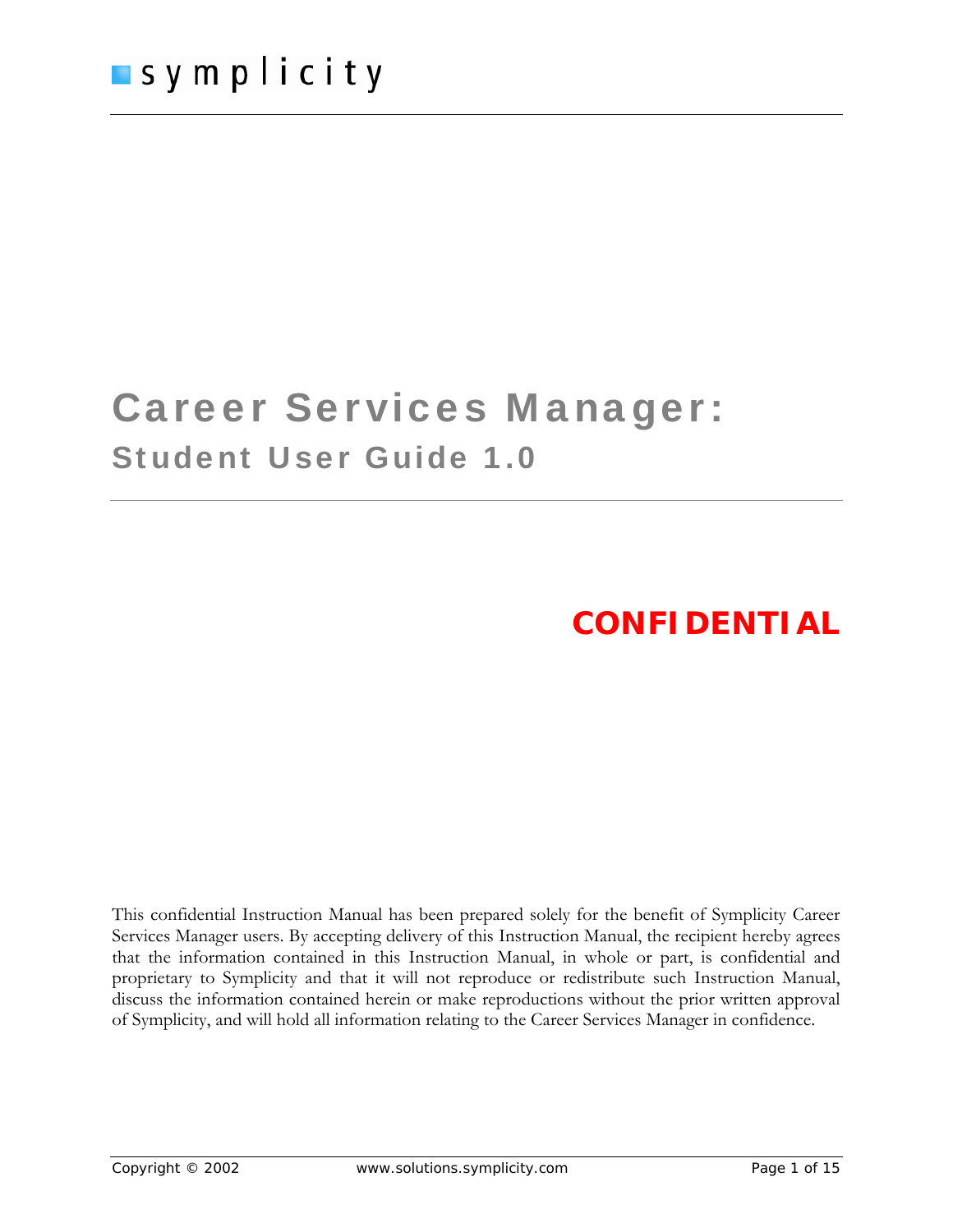# Student Interface

### section 1: home

### **1.1 Navigate the Homepage**

- I. View at-a-glance features of CSM (Announcements, Quicklinks, Calendar, Alerts, etc.) by clicking on the Home link in the top toolbar.
- II. Students review CSM messages from administrators from Announcements.
- III. Access all system sections with one click by clicking on Quick Links.
- IV. View important events dates (Information Sessions, Career Fairs, etc.) by clicking on highlighted days in the Calendar.
- V. View system-driven alerts.

### **Homepage Screen**

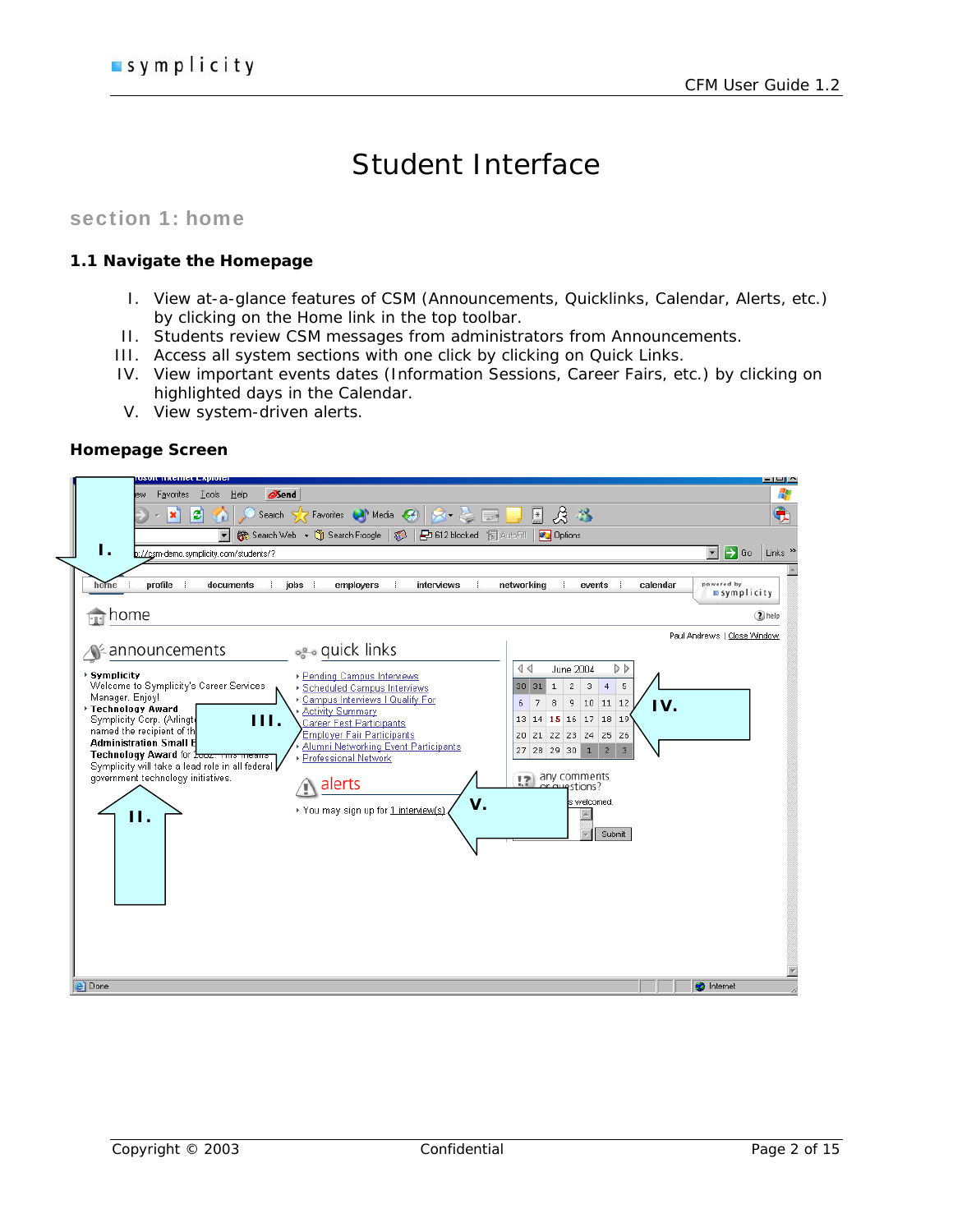Æ

Ā

 $\blacktriangle$ 

# section 2: profile

#### **2.1 Build a personal profile**

- I. Build a personal profile (contact information, change password, etc.) by clicking on Profile link on the top navigation bar.
- II. Click on the Personal Profile tab to update email address and other contact information.
- III. Update system access by clicking on the Change Password and creating a new password.
- IV. Update Privacy settings by clicking on Privacy tab.
- V. Report placement information by clicking on Placements tab.

#### **Profile Screen**  File Edit Tools Help  $\partial$ Send **Back** 介. Favorites  $\bigotimes$  Media  $\bigotimes$   $\bigotimes$   $\bigotimes$   $\bigotimes$  $\boxed{\ast}$  $\mathcal{B}$ e).  $\bigcirc$  Search ▼ (\* Search Web → ① Search Froogle | <mark>●</mark> 612 blocked 图 AutoFill | <mark>■</mark> Options Google -Address **E**  $\boxed{\blacksquare}$   $\rightarrow$  Go  $\boxed{\text{Links}}$  » **I.**  mplicity.com/students/?s=profile&\_ksl=1 profile powered by<br>■ Symplicity home documents  $\perp$ jobs employers interviews networking calendar events ि∦ profile Paul Andrews | Close Window Personal Information Academic Information Privacy Placements Change Password Activity Summary 10 help Save Changes **Completion Status Personal Information III.**  \* indicates a required field √ Student ID **Student Information**  $\checkmark$  Full name ✓ First Name **Student ID** 548-96-9872  $\times$  ML Full name\* √ Last Name **in name**<br>iter your full name (first mi last).  $\checkmark$  Email Paul Andrews ✔ Phone Number **First Name Current Address** Paul √ Street Address  $\checkmark$  City MI  $\checkmark$  State M  $\checkmark$  Zip Code Last Name √ Country Andrews Permanent Address Email\* √ Street Address paul@demo.edu  $\checkmark$  City **Phone Number**  $\checkmark$  State 874-898-9635  $\checkmark$  Zip Code √ Country Current Address\* **Academic Information Address** Privacy Please provide as much information as possible Resume **e** Done **D** Internet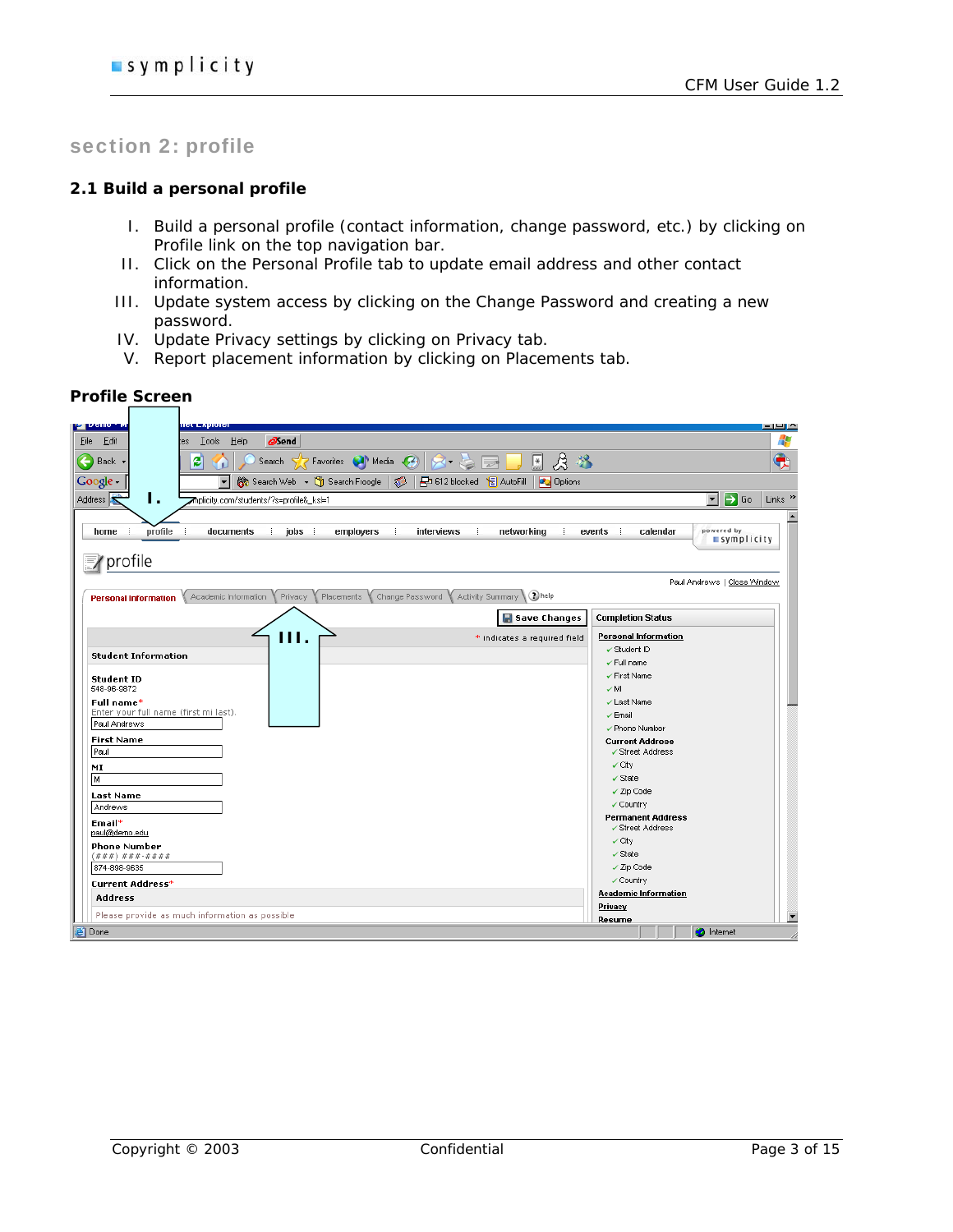### **1.2.2 Review CSM Activity**

- I. View a log of all the notable CSM actions clicking on the Activity Summary tab.
- II. Filter the activity list by Days Back and Activity Type by utilizing the dropdown menus at the top.
- III. View specific details about an action such as IP Address, Action Type and User ID by clicking on a link in the Date/Time column.

| и <mark>глано - містовой писніст паріона</mark> .                                                                 |                                                                                                                                | عرسرد                                                     |
|-------------------------------------------------------------------------------------------------------------------|--------------------------------------------------------------------------------------------------------------------------------|-----------------------------------------------------------|
| Tools<br>$\mathcal{O}$ send<br>Favorites<br>Help<br>Edit<br>View<br>File                                          |                                                                                                                                |                                                           |
| E)<br>$ \mathbf{x} $<br>$\leftarrow$<br>Back +<br>n                                                               | $\mathcal{B}$ $\mathcal{B}$<br>Search <b>A</b> Favorites <b>C</b> Media <b>C A B</b><br>$\left  \frac{1}{2} \right $           | Q                                                         |
| Search Web + (1) Search Fro<br>Google -<br>$\mathbf{r}$                                                           | <b>中</b> 612 blocked 冒 AutoFill<br><b>Z</b> Options                                                                            |                                                           |
| Address <sup>8</sup> http://csm-demo.symplicity.com/students/?ss=summary&s=profile                                |                                                                                                                                | $\rightarrow$ Go<br>$\overline{\phantom{a}}$<br>Links $"$ |
| profile i<br>documents<br>jobs<br>home<br>÷                                                                       | interviews<br>employ<br>÷<br>events                                                                                            | powered by<br>calendar<br>symplicity                      |
| profile                                                                                                           | Ι.                                                                                                                             |                                                           |
| Personal Information<br>Academic Information<br>Privacy<br>Placements                                             | П.<br>Change Password<br><b>Activity Sun</b>                                                                                   | Paul Andrews   Close Window                               |
| NOTE: Results limited to 1000 for performance reasons. Use filters to get to desired entries.<br>Items 1-20 of 20 | <b>C</b> Reset<br><b>Filters:</b> Days Back $(\leq)$ : $\boxed{90}$ $\boxed{\mathbf{v}}$ Activity:<br>$\overline{\phantom{a}}$ |                                                           |
| Date/Time $\triangle$                                                                                             | Activity $\blacktriangledown$                                                                                                  | <b>Employer</b>                                           |
| Jun 10, 2004 7:26 pm                                                                                              | Student Modified                                                                                                               |                                                           |
| Jun 10, 2004 7:24 pm                                                                                              | Student Modified                                                                                                               |                                                           |
| May 28, 2004 1:39 pm                                                                                              | Added to Position                                                                                                              | Air Kelley                                                |
| May 27<br>12:35 am                                                                                                | Added to Position                                                                                                              | Air Kelley                                                |
|                                                                                                                   | Agent Executed (automatic)                                                                                                     |                                                           |
| Ш.<br>Ma<br>pm                                                                                                    | Student Modified                                                                                                               |                                                           |
| Ma<br>) 3 am                                                                                                      | Student Modified                                                                                                               |                                                           |
| Ma<br>pm                                                                                                          | Student Modified                                                                                                               |                                                           |
| May<br>) pm                                                                                                       | Student Modified                                                                                                               |                                                           |
| May<br>l am                                                                                                       | Agent Executed (automatic)                                                                                                     |                                                           |
| Apr 22, 2004 5:48 pm                                                                                              | Student Modified                                                                                                               |                                                           |
| Apr 22, 2004 4:54 pm                                                                                              | Non-OCR Resume Withrawn                                                                                                        |                                                           |
| Apr 22, 2004 4:54 pm                                                                                              | Non-OCR Resume Withrawn                                                                                                        |                                                           |
| Apr 17, 2004 2:00 am                                                                                              | Agent Executed (automatic)                                                                                                     |                                                           |
| Apr 12, 2004 4:12 pm                                                                                              | Student Modified                                                                                                               |                                                           |
| Done                                                                                                              |                                                                                                                                | <b>O</b> Internet                                         |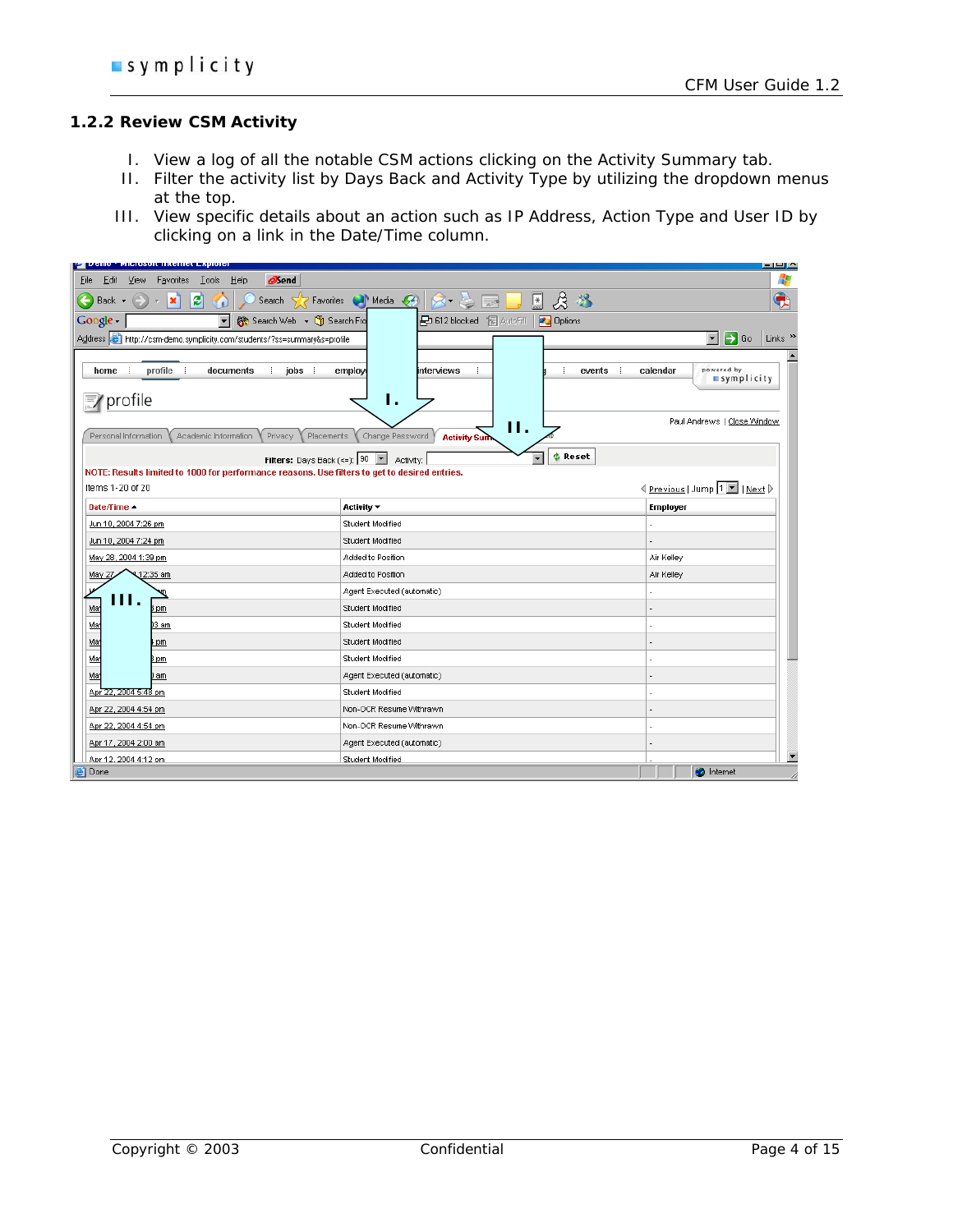# section 3: documents

#### **3.1 Manage Documents**

#### **Documents List**

- I. View existing and upload new documents (resumes, cover letters, unofficial transcripts) by clicking on the documents link on the top nav bar.
- II. Click on add new to upload new document.
	- System will convert document to pdf.
- III. The Make Default button designates a main resume that will be the first option when applying to employers, and with permission, will appear in employer resume books.

# **Documents Screen**

| и рошо писовой писные                                    |                                                                                                                                                                      |           |                                |               | ▐▆▊▀                                                                  |  |  |
|----------------------------------------------------------|----------------------------------------------------------------------------------------------------------------------------------------------------------------------|-----------|--------------------------------|---------------|-----------------------------------------------------------------------|--|--|
| Favorites<br>Edit<br>Eile<br><b>View</b>                 | $\partial$ Send                                                                                                                                                      |           |                                |               | 4,                                                                    |  |  |
| $\overline{\phantom{0}}$<br>$ \mathbf{x}$<br>Back +<br>Æ | Search                                                                                                                                                               |           | X Favorites W Media 8 8 - 8 5  |               | $\bigoplus$<br>国房格                                                    |  |  |
| Google -                                                 | Search Web $\bullet$ $\begin{pmatrix} \mathfrak{P} \\ \mathfrak{P} \end{pmatrix}$ Search Froogle<br>$\bullet$<br><b>早612 blocked</b> 冒 AutoFill<br><b>20</b> Options |           |                                |               |                                                                       |  |  |
| Address <b>&amp;</b> http://csm-demo.syn                 | Ι.<br>hts/?s=resume&_ksl=1                                                                                                                                           |           |                                |               | $\Rightarrow$ Go<br>Links <sup>&gt;&gt;</sup><br>$\blacktriangledown$ |  |  |
|                                                          |                                                                                                                                                                      |           |                                |               | $\blacktriangle$                                                      |  |  |
| profile<br>home                                          | jobs<br>documents<br>÷                                                                                                                                               | employers | interviews                     | networking    | powered by<br>events<br>calendar<br><b>symplicity</b>                 |  |  |
| documents                                                |                                                                                                                                                                      |           |                                |               |                                                                       |  |  |
|                                                          |                                                                                                                                                                      |           |                                |               | Paul Andrews   Close Window                                           |  |  |
| <b>Approved Documents</b>                                | (2) help<br>Pending Documents                                                                                                                                        |           |                                |               |                                                                       |  |  |
| Items 1-3 of 3                                           |                                                                                                                                                                      |           |                                |               |                                                                       |  |  |
| Document Title v                                         | Document Type v                                                                                                                                                      | View      | Last Modified $\blacktriangle$ | <b>Status</b> | Options                                                               |  |  |
| Cover Letter                                             | Cover Letter                                                                                                                                                         | DZ        | 05/17/2004 11:04:32 am         | ready         | <b>x</b> Delete                                                       |  |  |
| <b>My Resume</b>                                         | Resume                                                                                                                                                               | 凸層        | 05/17/2004 11:04:32 am         | ready         | <b>x</b> Delete                                                       |  |  |
| My Resume 2002                                           | Rogume                                                                                                                                                               | 7.        | 05/17/2004 11:04:31 am         | ready         | Make Default<br><b>x</b> Delete                                       |  |  |
| 11.<br>Add New                                           |                                                                                                                                                                      |           |                                |               |                                                                       |  |  |
|                                                          |                                                                                                                                                                      |           |                                |               | Ш.                                                                    |  |  |
| e                                                        |                                                                                                                                                                      |           |                                |               | E<br><b>O</b> Internet                                                |  |  |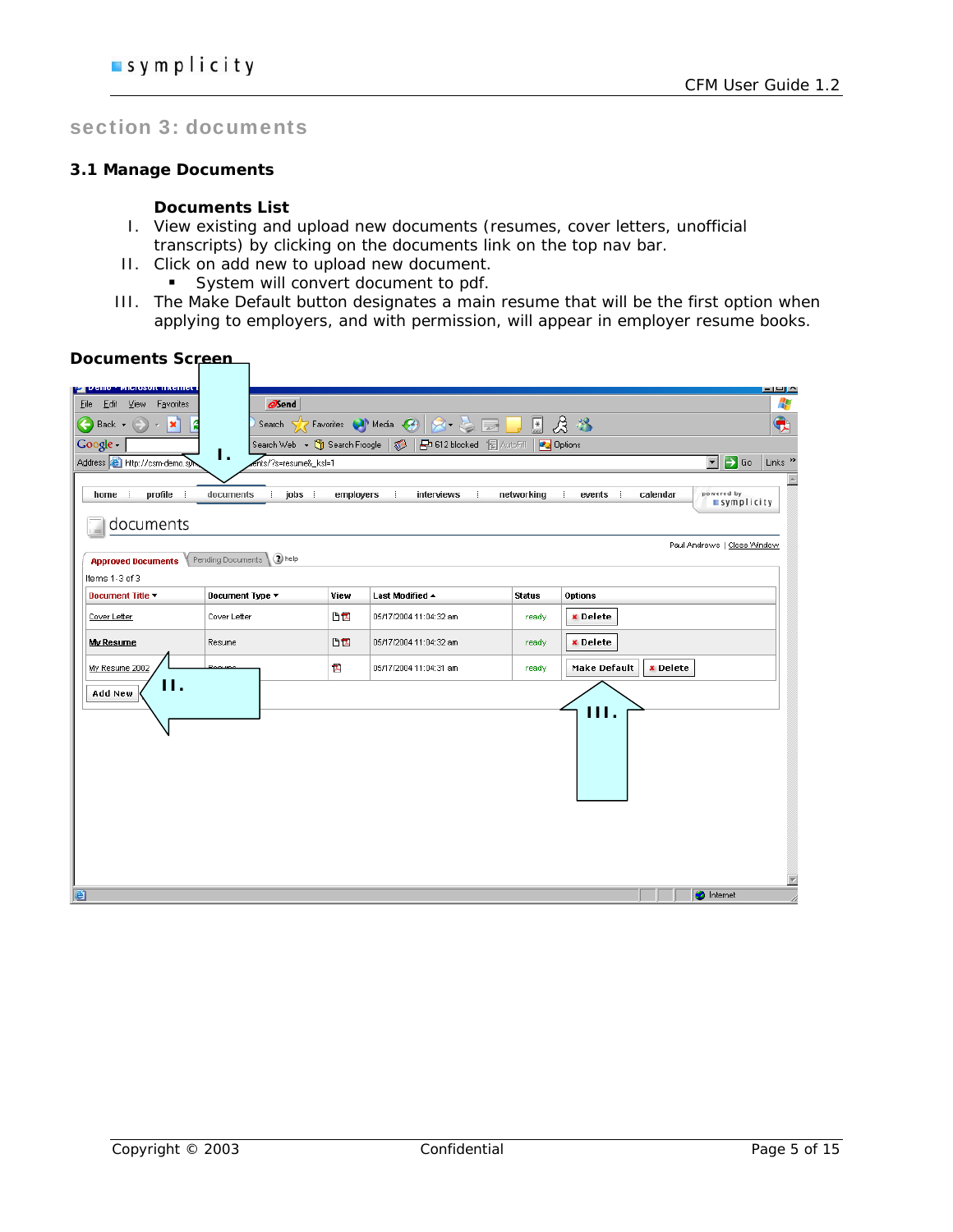#### **Manage Documents**

- IV. After clicking [Add New] button, enter a document title in the Label field.
- V. Select a Document Type
- VI. Click on [Browse] button, select a file to upload and then click the [Submit] button.

### **New Document Screen**

| File Edit View Favorites Tools Help          | https://law-utexas-csm.symplicity.com/students/index.php?mode=form&id=& - Microsoft Internet Explorer<br>$\Box$ ex |
|----------------------------------------------|--------------------------------------------------------------------------------------------------------------------|
|                                              |                                                                                                                    |
| profile<br>home<br>÷                         | powered by<br><b>OCI</b><br>jobs<br>employers<br>documents<br>calendar<br>events<br>symplicity                     |
| documents<br>ı m                             | <b>Close Window</b>                                                                                                |
| <b>Back</b><br>2 Help<br><b>New Document</b> | REBA ANNE ABRAHAM                                                                                                  |
| Submit >   X Cancel                          | * INDICATES A REQUIRED FIELD                                                                                       |
| <b>Student Document</b>                      | IV.                                                                                                                |
|                                              | Label*: My Resume                                                                                                  |
| V.                                           | Document Type: @ resume C cover letter C transcript C other                                                        |
|                                              | File*<br>Please select your document to uploz<br>VI.<br>Browse                                                     |
| <b>X</b> Cancel<br>Submit >                  |                                                                                                                    |
|                                              |                                                                                                                    |
| 6                                            | <b>A</b> Internet                                                                                                  |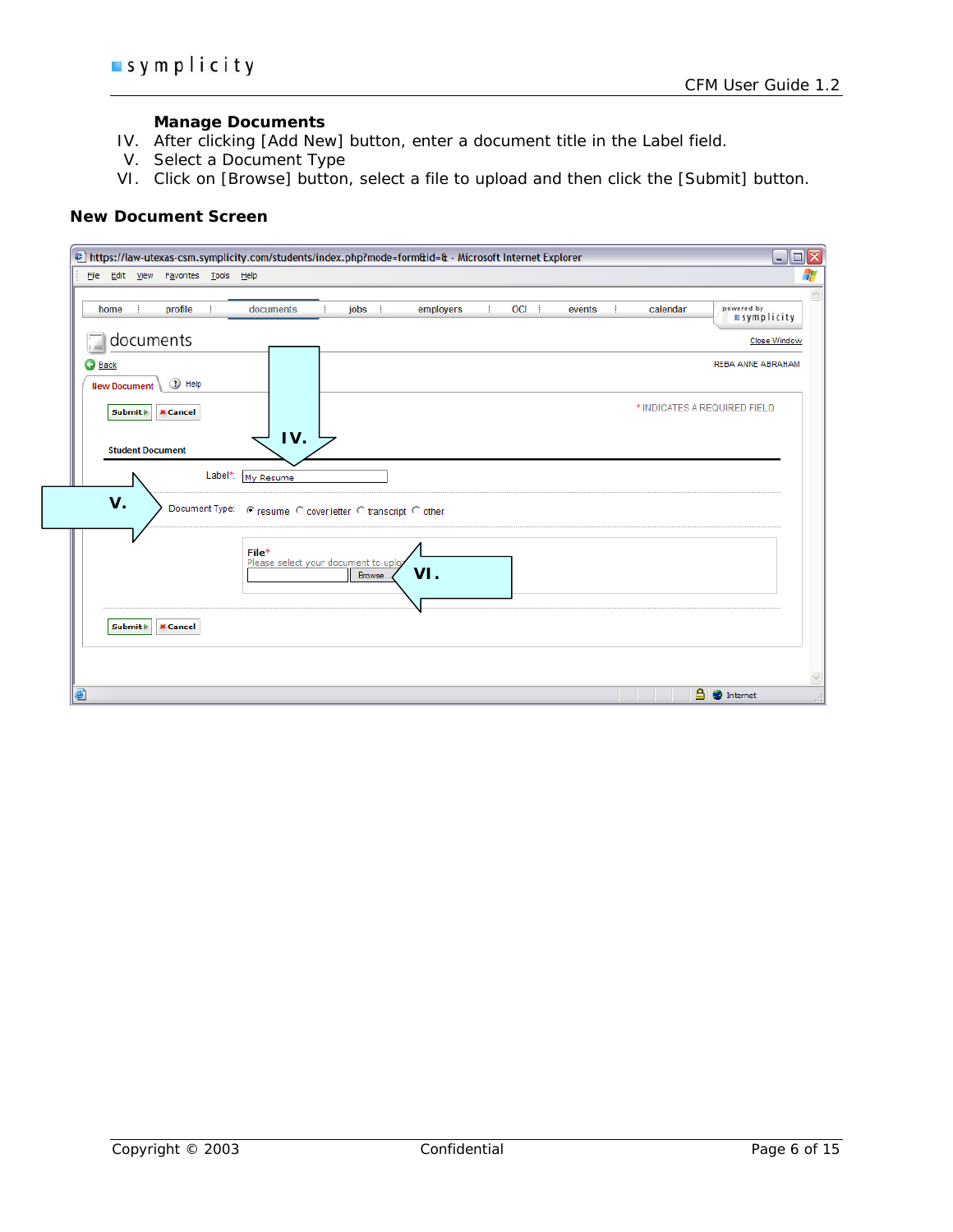# section 4: jobs

Job Postings displays employer job postings. Students may submit resumes to job postings. Additionally, students may set Search Agents to schedule automated job searches with email alerts.

#### **4.1 Apply for Jobs**

#### **Jobs List**

- I. View job postings by clicking on JOBS from the top navigation bar.
- II. Sort the job list by Practice Area, Position Type, etc. by utilizing the dropdown menus at the top.
- III. Find a specific job by inputting details into the Keyword Search box on the top right, and then click the Apply Search button
- IV. Mark a job as a "favorite" by clicking on the "Add to Favorites" icon on the right.
- V. View all favorite jobs under the Favorites tab.
- VI. Review Position Details by clicking on a link in the Title column.
	- Review the Posted Date and Resume Submission deadline by utilizing the Important Dates feature on the right.
	- Submit a resume, if qualified, by highlighting the proper resume name from the Resume dropdown, inputting Cover Notes, and clicking the Submit button from Application Status and the right.

|     |                            | <b>Job Postings Screen</b>                                              |              |                                          |                 |                    |                                           |                                  |
|-----|----------------------------|-------------------------------------------------------------------------|--------------|------------------------------------------|-----------------|--------------------|-------------------------------------------|----------------------------------|
|     | the https://law-ute        | mplicity.com/students/ind                                               |              | obs&_ksl=1 - Microsoft Internet Explorer |                 |                    |                                           | $\Box$ o $\boxtimes$             |
|     | Edit View<br>File          | Tools<br>Help                                                           | Ι.           |                                          |                 |                    |                                           | Æ                                |
|     |                            |                                                                         |              |                                          |                 |                    |                                           |                                  |
|     | home                       | documents                                                               | jobs         | employers                                | OCI  <br>events | calendar           |                                           | powered by<br><b>■symplicity</b> |
|     | $\equiv$ / job p $\approx$ | IV.                                                                     |              |                                          |                 |                    |                                           | <b>Close Window</b>              |
|     | <b>Job Postings</b>        | <b>Advanced Search</b><br>Favorites<br>Search Agents                    | Applications | (2) Help                                 |                 |                    |                                           | REBA ANNE ABRAHAM                |
| 11. |                            | Show Me All Job Listings<br>$\checkmark$                                |              |                                          |                 |                    |                                           |                                  |
|     | Practice Areas             | ×                                                                       |              |                                          |                 |                    |                                           |                                  |
|     | Position Type<br>Keywords  | v<br>(searches job title and employer<br><b>Q</b> Search   $\phi$ Clear | HL.          |                                          |                 |                    |                                           |                                  |
|     |                            | Items 1-1 of 1 (Results as of: Dec 15, 2004: 3:17 pm)                   |              |                                          |                 |                    | Previous   Jum                            | V.                               |
|     | Title $\blacktriangledown$ | Employer *                                                              | Location     |                                          | Position Type v | Posted $\triangle$ | Deadline $\blacktriangledown$             | Op                               |
| VI. | <b>Test Job</b>            | Symplicity Associates (New York, NY)                                    |              | Southeast (NC, SC, GA, FL, MS, AL, TN)   | Full-time       | Dec 07, 2004       | Dec 28, 2004                              | <b>THE FAUORITE</b>              |
|     |                            | Items 1-1 of 1 (Results as of: Dec 15, 2004: 3:17 pm)                   |              |                                          |                 |                    | I <u>Previous</u>   Jump   1   M   Next D |                                  |
|     |                            |                                                                         |              |                                          |                 |                    |                                           |                                  |
|     | 8                          |                                                                         |              |                                          |                 |                    | <b>A</b> Internet                         |                                  |
|     |                            |                                                                         |              |                                          |                 |                    |                                           |                                  |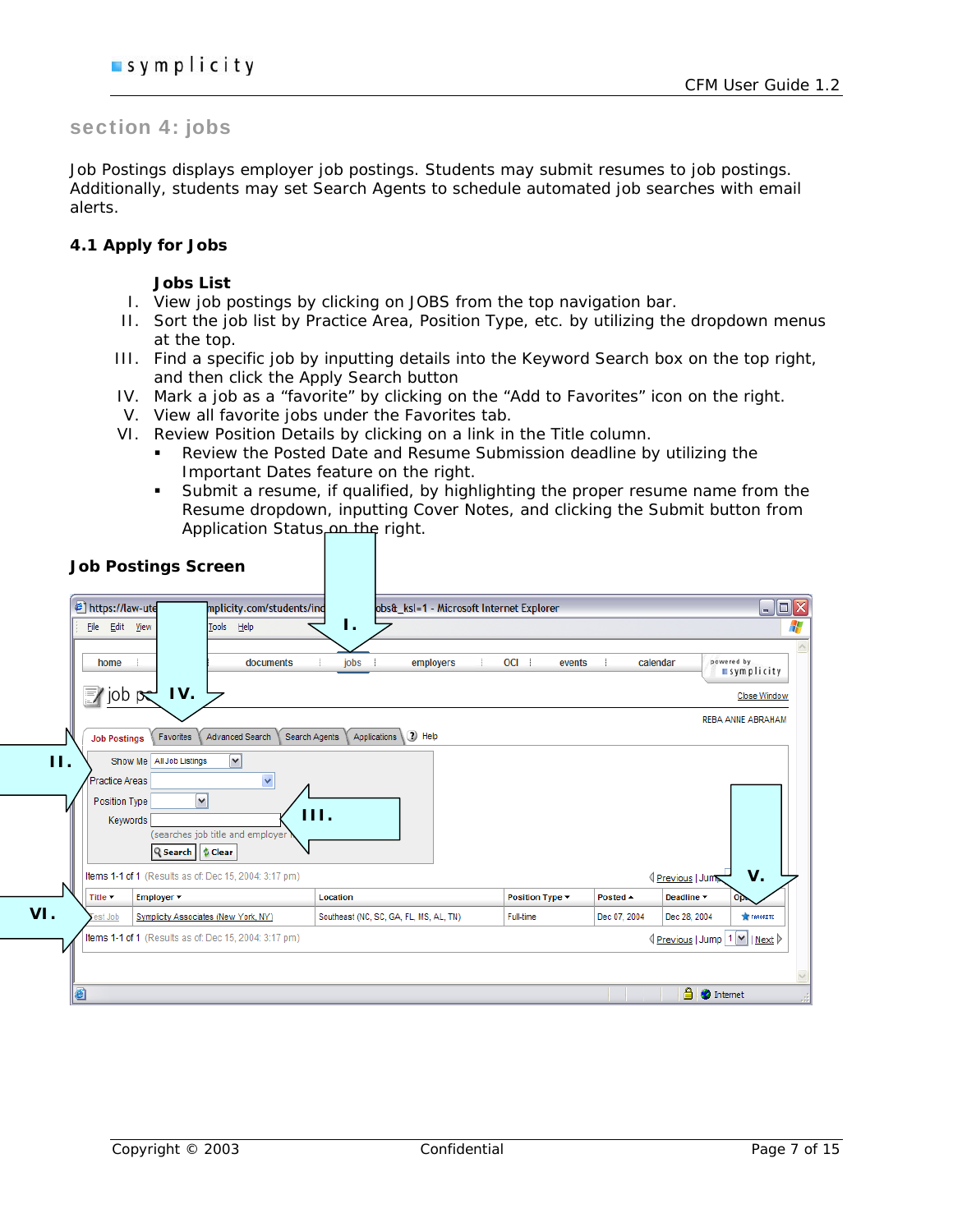#### **Advanced Search**

- VII. Refine the job list by clicking on the Advanced Search tab.
- VIII. Save the advanced search as a search agent by clicking on the Advanced Search tab, check-marking Save As, and then inputting Search Agent name.
	- IX. Select Locations, Position Types, etc. to run a combination search for the jobs list.
	- X. Run the search by clicking the [Submit] button.
		- The search results will display under the Search Results tab.
	- XI. View a list of search agents by clicking on the Search Agents tab.
- XII. Review and/or edit a Search Agent by clicking on a link in the Label column (not shown).
	- Enable a Search Agent by clicking Yes, and then setting a Period and a Multiple, and then clicking the Submit button.
	- CSM will run enabled Search Agents automatically, and then email the results.

#### **Advanced Search Screen**

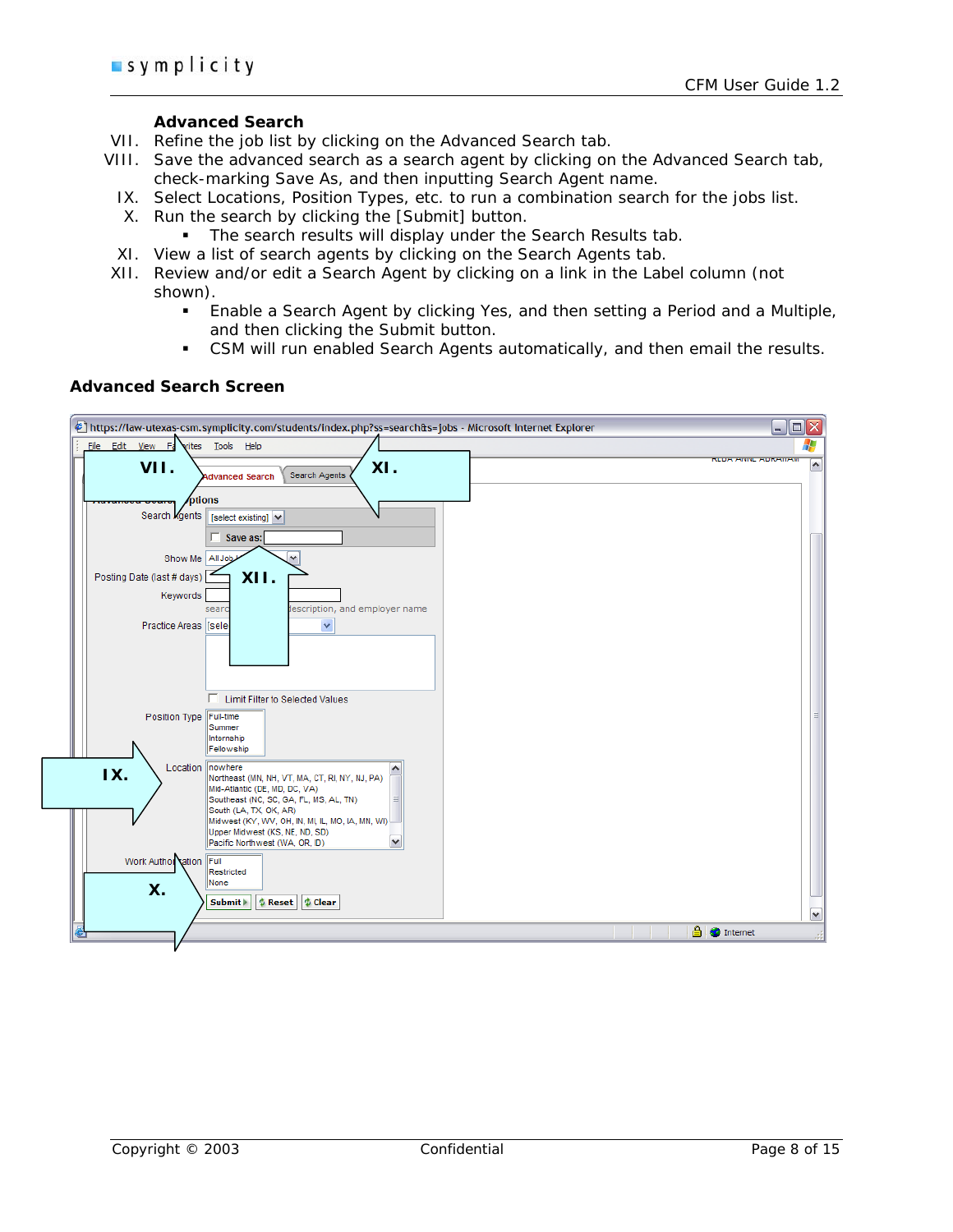## section 5: employers

Employers enables students to browse employer profiles and designate Favorites

#### **5.1 Research Employers**

- I. View information about employers by clicking on EMPLOYERS from the top navigation bar.
- II. Find a specific employer, input details into the Keyword Search box on the top right, and then clicking the Apply Search button.
- III. If an employer has a profile or available positions, then the employer name will be underlined.
- IV. Place an employer under the Favorite Employers tab by clicking on the Add to Favorite button in the Options column.
- V. View a list of preferred employers by clicking on the Favorite Employers tab.
- VI. Take employers out of Favorites by clicking on the Remove From Favorites button.
- VII. View an employer overview, corporate culture information, key statistics and/or positions available by clicking on an underlined employer name in the Title column.

| <b>Employer Listing Screen</b>                                                                    |                                               |                                                    |                             |                                                                                                                                                                                                                                         |
|---------------------------------------------------------------------------------------------------|-----------------------------------------------|----------------------------------------------------|-----------------------------|-----------------------------------------------------------------------------------------------------------------------------------------------------------------------------------------------------------------------------------------|
| <u>рания в минимонтиновые с хринет</u><br>Edit<br>⊻iew<br>Favorites<br>_ __ Tools<br>Help<br>Eile | $\partial$ Send                               |                                                    |                             | $  -$<br>4                                                                                                                                                                                                                              |
| ⊝<br>이<br>$\boldsymbol{\varkappa}$<br>Back +                                                      | Search<br>-69<br>Fay<br>ledia<br>$R =$        | $\left  \frac{1}{2} \right $<br>$\Rightarrow$      | $\mathcal{B}$ $\mathcal{B}$ | $\bigcirc$                                                                                                                                                                                                                              |
| Google -<br>$\overline{\phantom{a}}$                                                              | ூ<br>Search Web<br>$\mathcal{P}$<br>$\bullet$ | <b>2</b> Options<br><b>早612 blocked</b> 福 AutoFill |                             |                                                                                                                                                                                                                                         |
| Address <b>&amp;</b> http://csm-demo.symplicity.com/students/?s=employers&                        | Ι.                                            |                                                    |                             | $\vert \cdot \vert$<br>$\rightarrow$ Go<br>Links <sup>&gt;&gt;</sup>                                                                                                                                                                    |
|                                                                                                   |                                               |                                                    |                             |                                                                                                                                                                                                                                         |
| home<br>profile<br>documents                                                                      | jobs i<br>employers<br>interviews             | networking                                         | events                      | powered by<br>calendar<br><b>symplicity</b>                                                                                                                                                                                             |
|                                                                                                   |                                               |                                                    |                             |                                                                                                                                                                                                                                         |
| <b>Q</b> employer profiles                                                                        |                                               |                                                    |                             |                                                                                                                                                                                                                                         |
| (2) help<br>Favorite Employers                                                                    |                                               |                                                    |                             | Paul Andrews   Close Window                                                                                                                                                                                                             |
| <b>Employers</b><br>I=Interviews                                                                  |                                               |                                                    |                             |                                                                                                                                                                                                                                         |
| IS=Information Session                                                                            |                                               |                                                    | Keywords                    |                                                                                                                                                                                                                                         |
|                                                                                                   |                                               |                                                    |                             | <b>Q</b> Search<br><b>Clear</b>                                                                                                                                                                                                         |
| Items 1-20 of 32                                                                                  |                                               |                                                    |                             | <u>I Next Denote</u>   Jump 1 <u>  I Next</u> Denote   Next Denote   Next Denote   Next Denote   Next Denote   Next Denote   Next Denote   Next Denote   Next Denote   Next Denote   Next Denote   Next Denote   Next Denote   Next Den |
| Organization ~                                                                                    | Website                                       | <b>On Campus</b>                                   | Pro-net                     | Options                                                                                                                                                                                                                                 |
| Air Kelley                                                                                        | http://www.airkelley.com                      | 1: Jun 10, 2005                                    | $\overline{1}$              | <b>FRUORITE</b>                                                                                                                                                                                                                         |
| American Motor Company                                                                            |                                               |                                                    |                             | <b>TAN ADD FAUORITE</b>                                                                                                                                                                                                                 |
| <b>Blue Ridge Farms</b>                                                                           |                                               |                                                    |                             | <b>AT ADD FAUORITE</b>                                                                                                                                                                                                                  |
| Dante Instruments                                                                                 | http://www.kelleyinstruments.com              |                                                    |                             | <b>THE FAUORITE</b>                                                                                                                                                                                                                     |
| DaVinci International                                                                             |                                               |                                                    |                             | <b>THE ADD FAVORITE</b>                                                                                                                                                                                                                 |
| Dental Associates                                                                                 |                                               |                                                    |                             | <b>THE FAUORITE</b><br>IV.                                                                                                                                                                                                              |
| HL.<br>DiNero's Finer Foods                                                                       |                                               |                                                    |                             | <b>CARGO FRUORITE</b>                                                                                                                                                                                                                   |
| Fly High Plane Rides                                                                              |                                               |                                                    |                             | <b>TAN ADD FAUORITE</b>                                                                                                                                                                                                                 |
| Galileo & Copernicus                                                                              |                                               |                                                    | 1                           | <b>THE FAUGRITE</b>                                                                                                                                                                                                                     |
| Global Navigation Inc.                                                                            |                                               |                                                    |                             | <b>A ROD FRUORITE</b>                                                                                                                                                                                                                   |
| Inte-Kell                                                                                         |                                               |                                                    | $\overline{1}$              | <b>TAN ADD FAUORITE</b>                                                                                                                                                                                                                 |
| International Business Electronics                                                                |                                               |                                                    |                             | <b>THE FAUORITE</b>                                                                                                                                                                                                                     |
| Italian Brother Plumbing Corp                                                                     |                                               |                                                    |                             | <b>READD FAUORITE</b><br>▼                                                                                                                                                                                                              |
|                                                                                                   |                                               |                                                    |                             | <b>O</b> Internet                                                                                                                                                                                                                       |

# **Employer Listing Screen**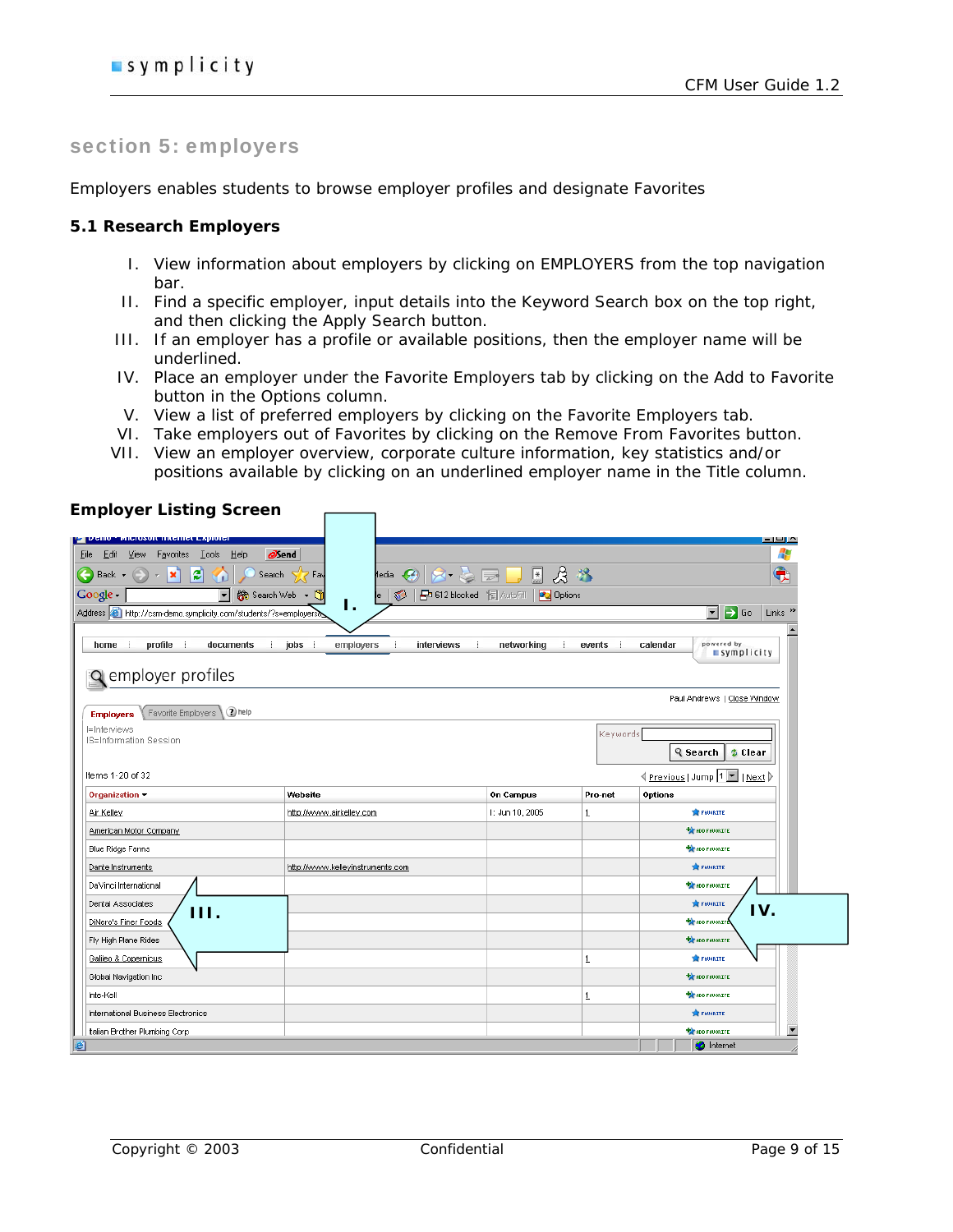# section 6: networking

Networking enables students to peruse the university's alumni professional network.

#### **6.1 Professional network**

- I. View the contacts participating in the Professional Network by clicking on Networking on top nav bar.
- II. View professional profile by clicking on desired alumni's last name.
- III. Search the professional network by clicking on the detailed search tab.
- IV. Mark contacts as favorites by clicking on the Add to Favorite icon in the options column.

|                             | Demo - Microsoft Internet Explorer |                                                                     |                         |                     |                       | $\Box$ D $\Box$                                               |
|-----------------------------|------------------------------------|---------------------------------------------------------------------|-------------------------|---------------------|-----------------------|---------------------------------------------------------------|
| File<br>Edit<br>View        | Favorites                          | $\partial$ Send<br>Help                                             |                         |                     |                       | 4                                                             |
| $\bigodot$ Back $\star$     | $\overline{\mathbf{x}}$            | Search Travorites O Media B R .<br>E                                |                         |                     | 启唱                    | $\hat{\mathbf{r}}$                                            |
| Google -                    |                                    | 第 Search Web ▼ 图 Search Froogle   1<br>$\overline{\phantom{a}}$     |                         | 早612 blocked 恒      | <b>Options</b>        |                                                               |
|                             |                                    | Address et http://csm-demo.symplicity.com/students/?s=pronet&_ksl=1 |                         | Ι.                  |                       | $\Rightarrow$ Go<br>Links <sup>&gt;&gt;</sup><br>$\mathbf{r}$ |
|                             |                                    |                                                                     |                         |                     |                       |                                                               |
| home                        | profile                            | documents<br>jobs                                                   | employers<br>interviews | networking          | events<br>calendar    | powered by<br>symplicity                                      |
|                             |                                    | <b>P</b> professional network                                       |                         |                     |                       |                                                               |
|                             |                                    |                                                                     |                         |                     |                       |                                                               |
|                             |                                    | III.<br><b>Detailed Search</b>                                      |                         |                     |                       | Paul Andrews   Close Window                                   |
| <b>Professional Network</b> |                                    | Favorites                                                           |                         |                     |                       |                                                               |
| Employers                   |                                    | $\overline{\phantom{a}}$                                            |                         |                     | Keywords              |                                                               |
|                             |                                    |                                                                     |                         |                     |                       | <b>Q</b> Apply Search<br><b>Clear</b>                         |
| Items 1-6 of 6              |                                    |                                                                     |                         |                     |                       | 4 Previous   Jump  1 ■   Next D                               |
| Last $\overline{ }$         | First                              | <b>Employer</b>                                                     | <b>Job Title</b>        | <b>Career Field</b> | Major                 | Options                                                       |
|                             |                                    |                                                                     | Analyst                 | Advertising         | Electrial             | <b>THE FAVORITE</b>                                           |
| Ackers                      | Ann                                | Air Kelley                                                          |                         |                     |                       |                                                               |
| Anderson                    | Andy                               | Inte-Kell                                                           | Manager                 |                     | <b>Business</b>       | <b>TAN ADD FAUORITE</b>                                       |
| Appleby                     | Jim                                | O'Hagan's Bar and Grill                                             | Operator                |                     | School of Engineering | IV.<br><b>TA</b> ADD FAVORT                                   |
| Griswald                    | Betty                              | Kelley, Tolpin & Associates                                         | Consultant              | Consulting          | <b>Business</b>       | <b>THE FAUORITE</b>                                           |
| Plotkin                     | Gabe                               | Galileo & Copernicus                                                | Analyst                 | Advertising         | Human Services        | <b>TAN ADD FAUORITE</b>                                       |
| Randle                      | Henry                              | Nuscopica Inc.                                                      | Manager                 | Industrial          | School of Engineering | <b>THE FAUORITE</b>                                           |
| of 6                        |                                    |                                                                     |                         |                     |                       |                                                               |
| 11.                         |                                    |                                                                     |                         |                     |                       | < Previous   Jump 1 ■   Next >                                |
|                             |                                    |                                                                     |                         |                     |                       |                                                               |
|                             |                                    |                                                                     |                         |                     |                       |                                                               |
|                             |                                    |                                                                     |                         |                     |                       |                                                               |
|                             |                                    |                                                                     |                         |                     |                       |                                                               |
|                             |                                    |                                                                     |                         |                     |                       |                                                               |

# **Professional Network Listing Screen**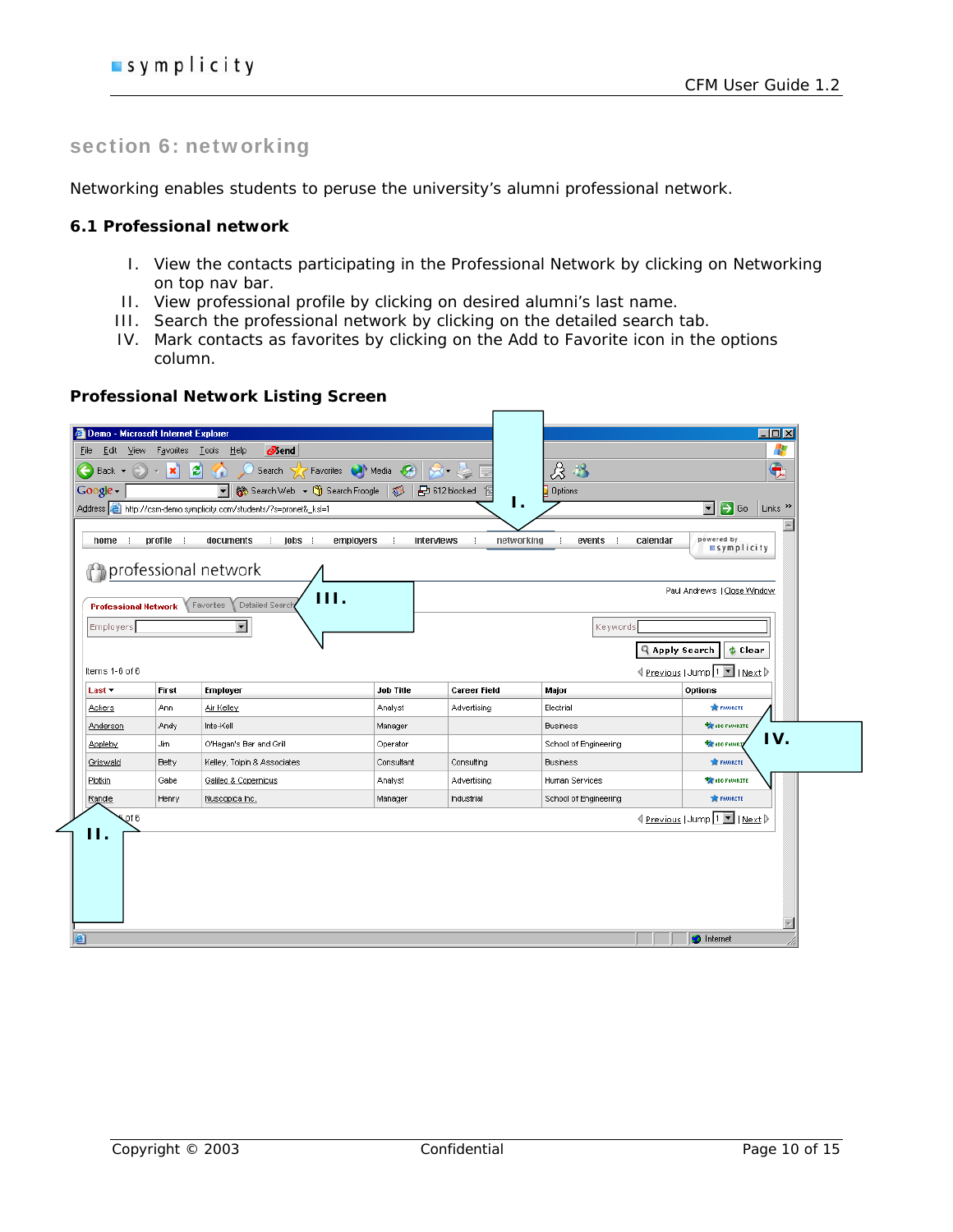# section 7: clerkships

Clerkships enables students to research clerkships and download profile information for mail merges.

#### **7.1 Clerkships**

- I. View all clerkships that are available in system by clicking on the CLERKSHIPS link on top nav bar and then clicking on the Clerkships tab.
- II. Search the judges list by clicking the Detailed Search Screen.
- III. Review specific clerkship profile by clicking on the desired last name link.
- IV. Find a specific clerkship by inputting details in the Keyword Search box or running an advanced search.
- V. Place desired clerkships in favorite folders by check-marking them, clicking on the favorites button and then selecting a folder.
- VI. View clerkships saved in favorite folders by clicking on the Favorites tab.
- VII. Download information to Excel by check-marking desired clerkships and clicking Export to Excel button.

|                                      | <b>CSM Law Demo - Microsoft Internet Explorer</b> |                                                      |                                                              |                                                              |                       |                                                                                                                  |
|--------------------------------------|---------------------------------------------------|------------------------------------------------------|--------------------------------------------------------------|--------------------------------------------------------------|-----------------------|------------------------------------------------------------------------------------------------------------------|
| File<br>Edit<br>View                 | <b>Favorites</b>                                  | Tools<br>Help<br>$\partial$ Send                     |                                                              |                                                              |                       |                                                                                                                  |
| Back +                               | е<br>$\boldsymbol{\mathsf{x}}$                    | Search 9                                             | Favorites <b>CA</b> Media (2)                                | $\mathcal{B}$ $\mathcal{B}$<br>⋤                             |                       |                                                                                                                  |
| Google -                             |                                                   | Search Web + (1) Search Froogle                      | 早614 block<br><b>32</b>                                      | <b>2</b> Options                                             |                       |                                                                                                                  |
| Address <b>e</b> http://law-demo-csm |                                                   | students/?s=clerkships&_ksl=1                        | Ι.                                                           |                                                              |                       | Links <sup>&gt;&gt;</sup><br>$\rightarrow$ Go<br>$\mathbf{r}$                                                    |
| home<br>∆∆ clerkships -              | profile                                           | employers<br>jobs<br>11.                             | networking<br>clerkships                                     | OCI  <br>events                                              | calendar              | powered by<br>symplicity                                                                                         |
| VI.                                  | Favorites                                         | (2) help<br>Registration<br>Detailed Search          |                                                              |                                                              |                       | Paul X. Ward   Close Window                                                                                      |
| City                                 |                                                   |                                                      |                                                              |                                                              |                       |                                                                                                                  |
| Keywords<br>VII.                     | Q Search<br>PExport To Excel Favorites            | IV.<br><b>Clear</b><br>ы                             |                                                              |                                                              |                       |                                                                                                                  |
|                                      | cked To<br>Rem e Checked From                     | V.<br>×                                              |                                                              |                                                              | Previous   Jump 1     |                                                                                                                  |
|                                      | <b>FAdd Checked To New List1</b>                  |                                                      | Court                                                        | <b>Specific Court</b>                                        | $City -$              | $\boxed{\blacksquare}$   Next $\triangleright$<br>Options<br><b>THE ADD FAVORITE</b>                             |
| ⊽<br>Aaron<br>⊽<br>Abel              | Cynthia<br>Mark                                   | Federal Dist<br>Federal District - Magistrate Judges | United States District Court<br>United States District Court | Southern District of California<br>Southern District of Ohio | San Diego<br>Columbus |                                                                                                                  |
| Е<br>Aberdale                        | <b>Diane</b>                                      |                                                      |                                                              |                                                              | Atlanta               |                                                                                                                  |
| Е<br><b>Abraham</b>                  |                                                   |                                                      |                                                              |                                                              | New York              | <b>FRUORITE</b>                                                                                                  |
| Е<br>Abrams                          | 111.                                              |                                                      |                                                              |                                                              | Hartford              |                                                                                                                  |
| Abrams<br>П                          | त्वधा                                             | <del>r euerarioism</del> et - Magistrate Judges      | United States District Court                                 | Central District of California                               | Los Angeles           |                                                                                                                  |
| Е<br>Abramson                        | Harold                                            | Federal Bankruptcy                                   | United States Bankruptcy Court                               | Northern District of Texas                                   | Dallas                | <b>ARE ADD FAUORITE</b><br><b>THE ADD FAUORITE</b><br><b>THE ADD FAVORITE</b><br>RE ADD FAVORITE<br>ROD FAVORITE |

### **Clerkships Listing Screen**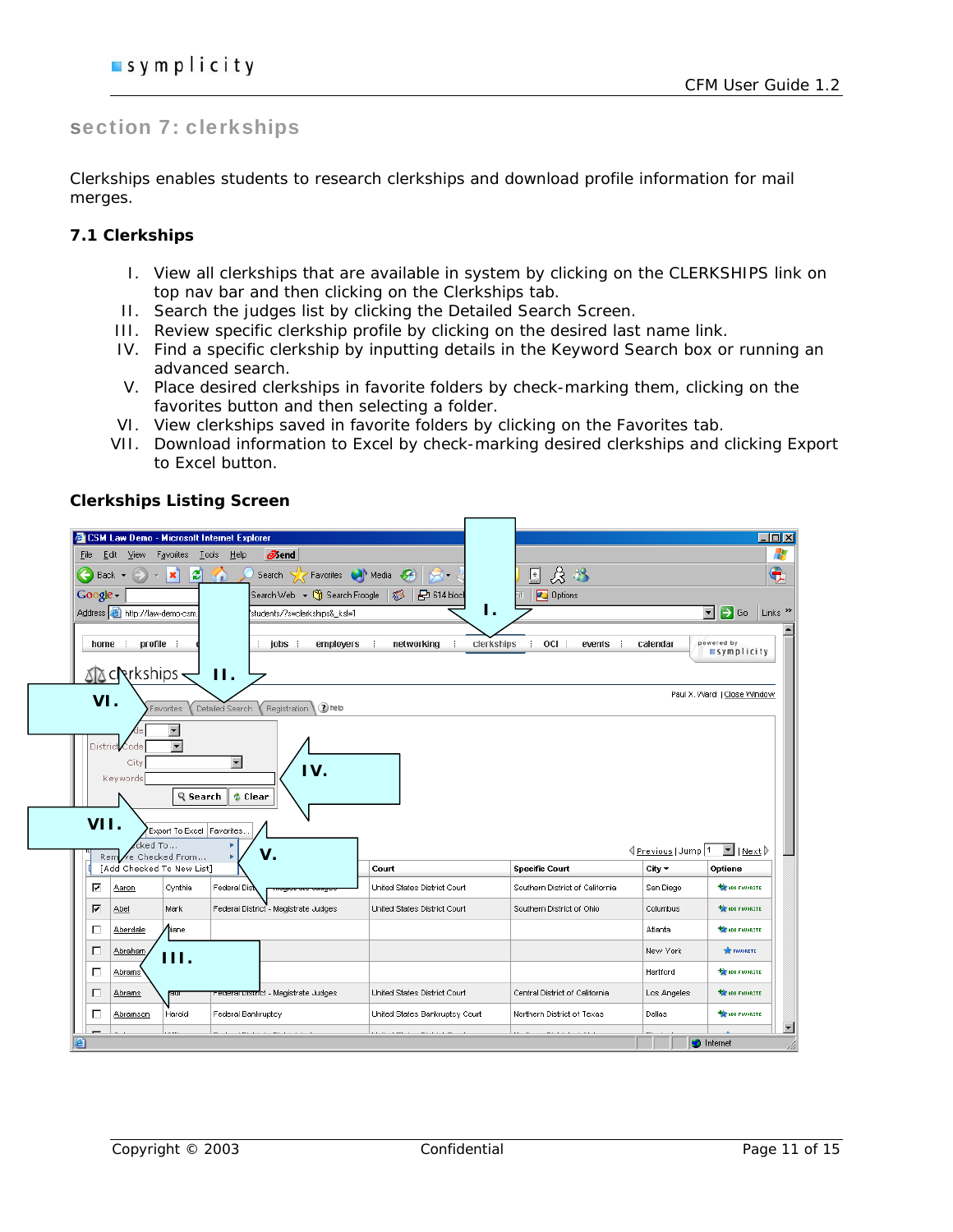# section 8: oci

OCI enables students to manage their OCI activities including ranking employers, updating conflicts and viewing scheduled interviews

#### **8.1 OCI**

 **III.** 

#### **Employers/Applications**

- I. View employers that are participating in OCI by clicking on the OCI link on top nav bar and then clicking on the Employers/Applications tab.
- II. Review upcoming dates on the Important Dates sidebar.
- III. Filter the employer list by session, application status, interview date, etc. by utilizing the Search Filters.
- IV. Find specific employers, or search by city/state, by entering information into the Keywords field and then click the [Search] button.
- V. Review Schedule details by clicking on the [Review] button to the left of the desired organization.
- VI. Submit an OCI application by clicking on the [Apply] button.
- VII. The "Default OCI Resume" will be included with the application (shown in the Resume column).
	- Change the specific application resume by clicking [Review].
- VIII. Review Scheduled Interviews by clicking on Scheduled/Interviews tab.

| <sup>2</sup> https<br>H | texas-csm.sympl                                                                                                                                                                     |                                                                                                       | T Austin Law CSM - Microsoft Internet Explorer |                                                                        |                    |                                                                                                               | $\blacksquare$ $\blacksquare$ $\times$                                                                             |   |
|-------------------------|-------------------------------------------------------------------------------------------------------------------------------------------------------------------------------------|-------------------------------------------------------------------------------------------------------|------------------------------------------------|------------------------------------------------------------------------|--------------------|---------------------------------------------------------------------------------------------------------------|--------------------------------------------------------------------------------------------------------------------|---|
| Eile                    | Favorites Tool                                                                                                                                                                      |                                                                                                       |                                                |                                                                        |                    |                                                                                                               |                                                                                                                    | Ŧ |
| hor                     | profile                                                                                                                                                                             | jobs<br>ts<br>VIII.                                                                                   | employers                                      | OCI  <br>events                                                        |                    | lar                                                                                                           | powered by<br>symplicity                                                                                           |   |
| ႙ၟၟ                     | npus inter<br>Ι.                                                                                                                                                                    |                                                                                                       |                                                |                                                                        |                    |                                                                                                               | <b>Close Window</b><br>REBA ANNE ABRAHAM                                                                           |   |
|                         | <b>Employers/Applications</b>                                                                                                                                                       | Class Schedules/Conflicts<br>Scheduled Interviews                                                     | (2) Help                                       |                                                                        |                    |                                                                                                               |                                                                                                                    |   |
|                         | Application period in progress.                                                                                                                                                     |                                                                                                       |                                                |                                                                        |                    | П.                                                                                                            |                                                                                                                    |   |
| <b>Search Filters:</b>  | Session Test<br>Employers Show All<br>$\checkmark$<br>$\checkmark$<br>Date<br>Keywords New York<br><b>Clear</b><br>Q Search<br>multi-office schedule (i) instructions from employer | <b>Default OCI Resume:</b><br>$Resume^* \vee    Go$<br>Resume selected al<br>fferent resume ma<br>IV. | VII.                                           | pplications you make from this list.<br>al applications by clicking on |                    | <b>Important Dates</b><br><b>Applications</b><br>Alternate Sign-Up<br><b>Interview Review</b><br>Open Sign-Up | Dec 6 to Dec 16<br>Pre-Select Sign-Up Dec 14 to Dec 17<br>Dec 17 to Dec 16<br>Dec 21 to Dec 28<br>Dec 30 to Dec 31 |   |
| Items 1-1 of 1          | Employer v                                                                                                                                                                          |                                                                                                       | <b>Estimated 2L Slots*</b>                     | Interview Dates                                                        | <b>Invitations</b> | Resume                                                                                                        | I <u>Previous</u>   Jump   1   ∨   Next D<br>Applications -                                                        |   |
| <b>Review</b>           | Symplicity Associates (Washington, DC)                                                                                                                                              |                                                                                                       | 12 <sup>°</sup>                                | Dec 8th                                                                | not invited        |                                                                                                               | <b>Apply</b>                                                                                                       |   |
| V.                      | ce schedules share estimated slots                                                                                                                                                  |                                                                                                       |                                                |                                                                        |                    | <b></b> Previous                                                                                              | $\mid$   Next $\mid$<br>VI.                                                                                        |   |
| ē                       |                                                                                                                                                                                     |                                                                                                       |                                                |                                                                        |                    | €                                                                                                             | Internet                                                                                                           |   |

### **Employers/Bidding Listing Screen**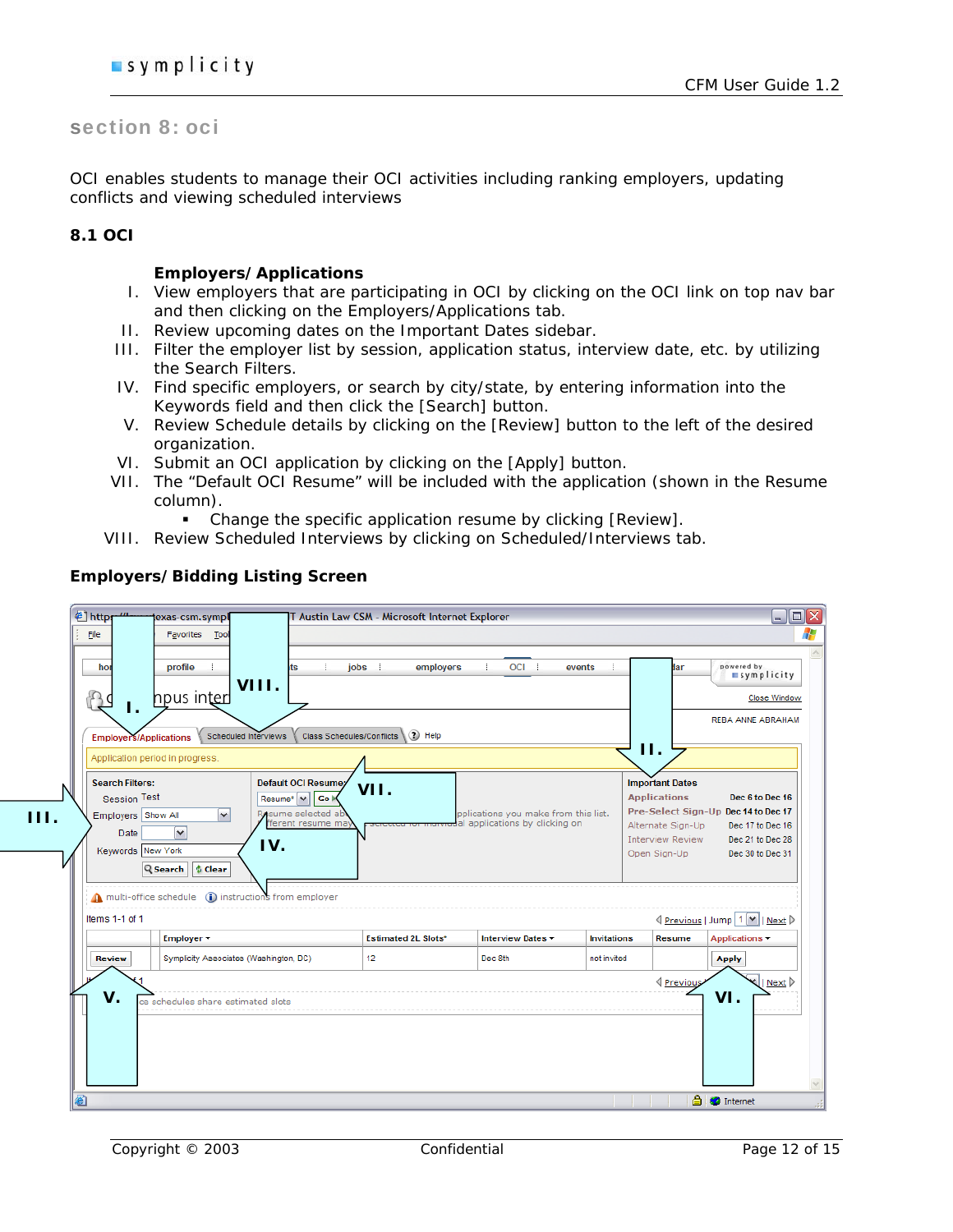#### **Schedule Review**

- IX. After clicking the [Review] button from the Employers/Applications screen, review schedule details under the OCI Schedule heading.
- X. Update the attached resume by selecting a new resume under the Application Details sidebar and then click [Submit].
- XI. Apply to the employer by clicking the [Apply] button.

#### **OCI Schedule Review Screen**

| E https://law-utexas-csm.symplicity.com - UT Austin Law CSM - Microsoft Internet Explorer |                                        |                                                                             | $\blacksquare$ $\blacksquare$ $\times$                 |
|-------------------------------------------------------------------------------------------|----------------------------------------|-----------------------------------------------------------------------------|--------------------------------------------------------|
| Favorites Tools<br>Eile<br>Help                                                           |                                        |                                                                             | Æ                                                      |
| T<br>profile<br>documents<br>pus interviews                                               | ÷<br>jobs  <br>employers<br>÷.         | OCI  <br>÷<br>calendar<br>events                                            | powered by<br><i>symplicity</i><br><b>Close Window</b> |
| O B<br>IX.<br>(2) Help<br>Em.<br>cations<br><b>OCI Schedule</b>                           |                                        | <b>Application</b><br>XI.                                                   | REBA ANNE ABRAHAM                                      |
| Employer: Symplicity Associates                                                           |                                        | Of <sub>n</sub><br>Associates<br>igton, DC)<br>Apply<br><b>Application:</b> |                                                        |
| Interview Length: 60 minutes                                                              |                                        | Χ.<br>Resume:<br>$Resume^*$ $\vee$                                          |                                                        |
| Class Years 2L, 3L<br>Interviewing:                                                       |                                        | Submit »                                                                    |                                                        |
| Interview Location: UT Austin Location                                                    |                                        |                                                                             |                                                        |
| <b>Employer's Schedules</b>                                                               |                                        |                                                                             |                                                        |
| <b>Interviewing For</b><br>Date                                                           | <b>Additional Requests/Information</b> |                                                                             |                                                        |
| Washington, DC<br>Dec 8th                                                                 |                                        |                                                                             |                                                        |
| <b>I</b> Back To List                                                                     |                                        |                                                                             |                                                        |
|                                                                                           |                                        |                                                                             |                                                        |
|                                                                                           |                                        |                                                                             |                                                        |
| <b>Done</b>                                                                               |                                        | <b>A</b> Internet                                                           |                                                        |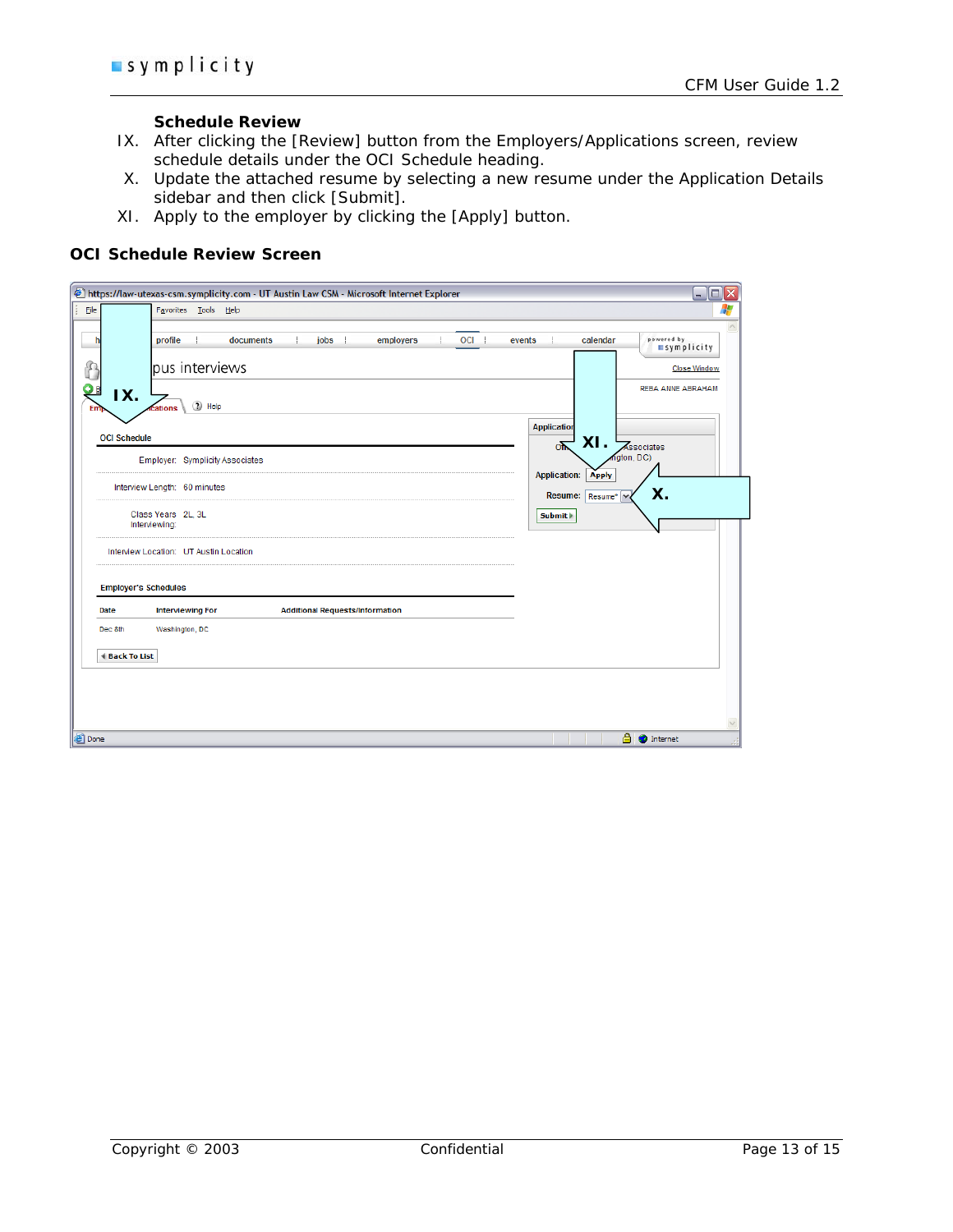# section 9: events

Events enables students to view information regarding upcoming information sessions.

### **9.1 Information Sessions**

- I. View upcoming information session by clicking on the Events link on top nav bar and then clicking on the Information Sessions tab.
- II. View information session information, and rsvp for the event by clicking on the desired information session name link.

#### **Information Session Listing Screen**

| Symplicity Testing Environment - Microsoft Internet Explorer<br>$\partial$ Send<br>Edit View Favorites Tools<br>Help<br>Eile<br>$\boxed{\frac{1}{2}}$<br>e<br>Search Travorites O Media (3)<br>×<br>Back -<br>$\overline{\mathbf{z}}$<br>Google -<br>Search Web + (1) Search Froogle<br>$\mathcal{F}$<br>B 612 blocked 图 AutoFill<br>$\blacktriangledown$<br>1.<br>$\vert \mathbf{r} \vert$<br>$\Rightarrow$ Go<br>Address 6 http://csm-test.symplicity.com/students/?<br>powered by<br>home<br>profile<br>documents<br>jobs<br>employers<br>interviews<br>events<br>calendar<br>I.<br>÷<br>symplicity<br>events<br>H<br>Matthew Kelley   Close Window<br>(2) help<br>Career Fairs<br><b>Information Sessions</b><br><b>I</b> Previous   Jump 1 ■   Next D<br>Items 1-1 of 1<br><b>RSVP</b><br>Session Start<br>Information Session Type<br>Employer <b>v</b><br>Location<br>11.<br>Jan 15, 2005 12:00 am<br>Presentation<br>Kelley & Company<br>Jimminy Cricket<br>am<br>< Previous   Jump 1 ■   Next ><br>Items 1-1 of 1 |
|----------------------------------------------------------------------------------------------------------------------------------------------------------------------------------------------------------------------------------------------------------------------------------------------------------------------------------------------------------------------------------------------------------------------------------------------------------------------------------------------------------------------------------------------------------------------------------------------------------------------------------------------------------------------------------------------------------------------------------------------------------------------------------------------------------------------------------------------------------------------------------------------------------------------------------------------------------------------------------------------------------------------------|
|                                                                                                                                                                                                                                                                                                                                                                                                                                                                                                                                                                                                                                                                                                                                                                                                                                                                                                                                                                                                                            |
|                                                                                                                                                                                                                                                                                                                                                                                                                                                                                                                                                                                                                                                                                                                                                                                                                                                                                                                                                                                                                            |
|                                                                                                                                                                                                                                                                                                                                                                                                                                                                                                                                                                                                                                                                                                                                                                                                                                                                                                                                                                                                                            |
|                                                                                                                                                                                                                                                                                                                                                                                                                                                                                                                                                                                                                                                                                                                                                                                                                                                                                                                                                                                                                            |
|                                                                                                                                                                                                                                                                                                                                                                                                                                                                                                                                                                                                                                                                                                                                                                                                                                                                                                                                                                                                                            |
|                                                                                                                                                                                                                                                                                                                                                                                                                                                                                                                                                                                                                                                                                                                                                                                                                                                                                                                                                                                                                            |
|                                                                                                                                                                                                                                                                                                                                                                                                                                                                                                                                                                                                                                                                                                                                                                                                                                                                                                                                                                                                                            |
|                                                                                                                                                                                                                                                                                                                                                                                                                                                                                                                                                                                                                                                                                                                                                                                                                                                                                                                                                                                                                            |
|                                                                                                                                                                                                                                                                                                                                                                                                                                                                                                                                                                                                                                                                                                                                                                                                                                                                                                                                                                                                                            |
|                                                                                                                                                                                                                                                                                                                                                                                                                                                                                                                                                                                                                                                                                                                                                                                                                                                                                                                                                                                                                            |
|                                                                                                                                                                                                                                                                                                                                                                                                                                                                                                                                                                                                                                                                                                                                                                                                                                                                                                                                                                                                                            |
|                                                                                                                                                                                                                                                                                                                                                                                                                                                                                                                                                                                                                                                                                                                                                                                                                                                                                                                                                                                                                            |
| <b>e</b> Done<br><b>C</b> Internet                                                                                                                                                                                                                                                                                                                                                                                                                                                                                                                                                                                                                                                                                                                                                                                                                                                                                                                                                                                         |